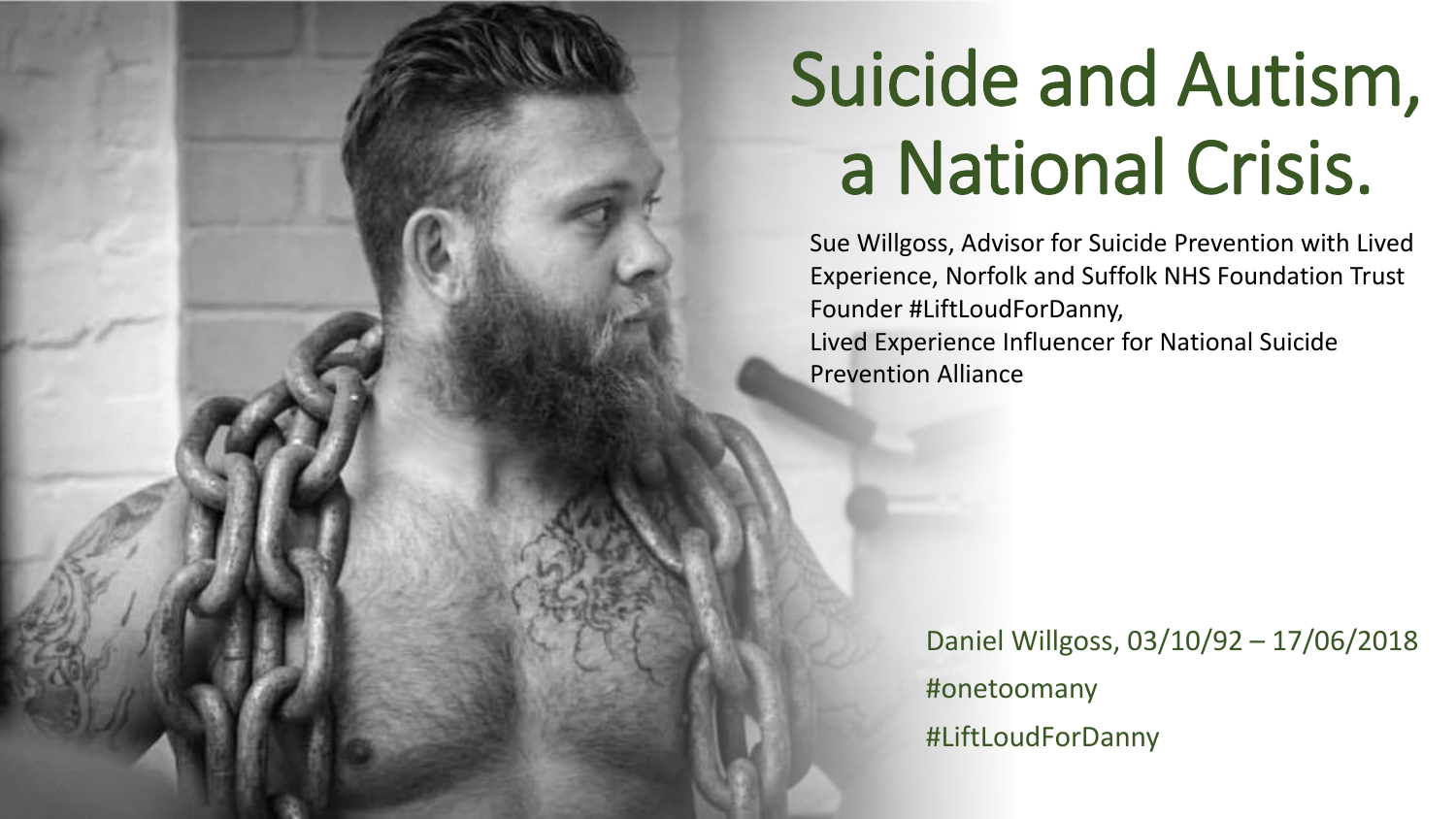

### **The statistics that Autistica provide are horrific**

- Autistic adults with no learning Disability are 9 X more likely to die by suicide than the general population
- It is the second leading cause of death for autistic people. Average life expectancy for autistic people is just 54 years old. (Swedish study of over 27,000 cases)
- Up to 66% of autistic adults have considered suicide
- Adult autistics significantly more likely to die by suicide than the general population.
- Suicide attempts tend to be more aggressive and lethal
- Autistic children are 28 X more likely to think about or try suicide
- One study showed that 15% of autistic children had suicidal thoughts compared to 0.5% of typically developing children
- In the 86 days leading up to the first Lockdown and up to the 56 days after ¼ of young people who died by suicide were autistic or had ADHD.

Autistic people make up approximately 1% of the population but 11% of suicides. Every suicide is a tragedy but these statistics of the mortality rate for autistic people is a national crisis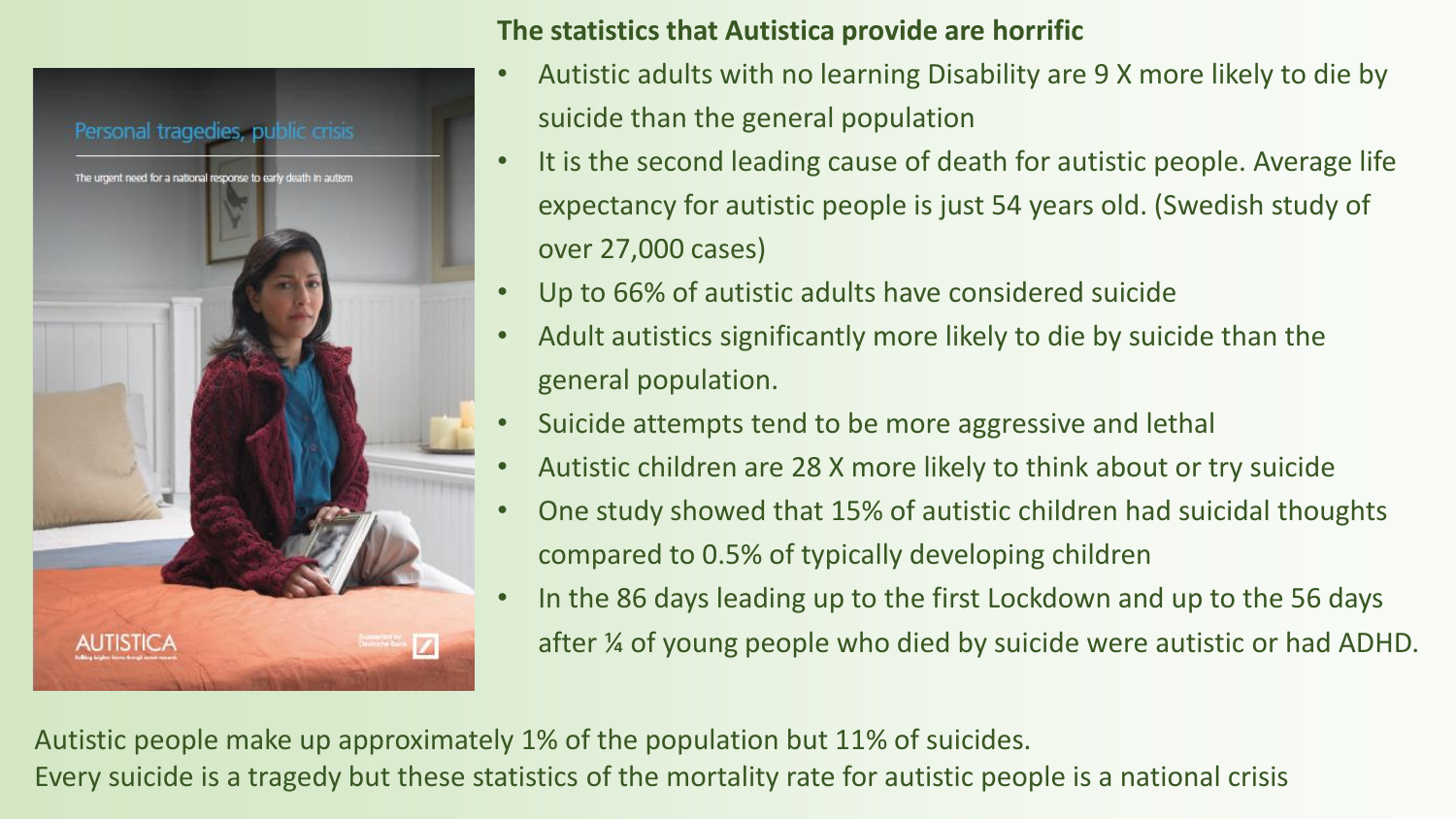### Autism Community Priorities for Suicide Prevention, an International Society for Autism Research Policy Brief, April 2021

# **'Suicide in Autism is a hidden crisis…'**

….overlooked by policy makers, clinicians and researchers worldwide.

Population-wide studies in the US, Sweden and Taiwan show that autistic people are up to

#### **seven times more likely to die by suicide1-2** and

**six times more likely to attempt suicide** than the general population.<sup>3</sup>

The risk of death by suicide is even greater for autistic people without intellectual disability.<sup>1</sup>

It is also greater among autistic women, who are

**13 times more likely** than non-autistic women **to die by suicide.<sup>1</sup>**

Despite these powerful statistics, numerous barriers prevent autistic people at risk for suicide from getting the attention, treatment and support they need.

Almost 80% of adults and 70% of children with ASD will experience a mental health difficulty, 40% will have at least two. Mental health difficulties are more common in those with ASD. (Autistica)

We must work with autistic people and those who support them to identify stopgap solutions to implement now and develop carefully designed and well-researched solutions over the longer term.

Following the policy brief the paper **"Where do we go from here?",** Autism Community priorities for future suicide research was published in June 2021.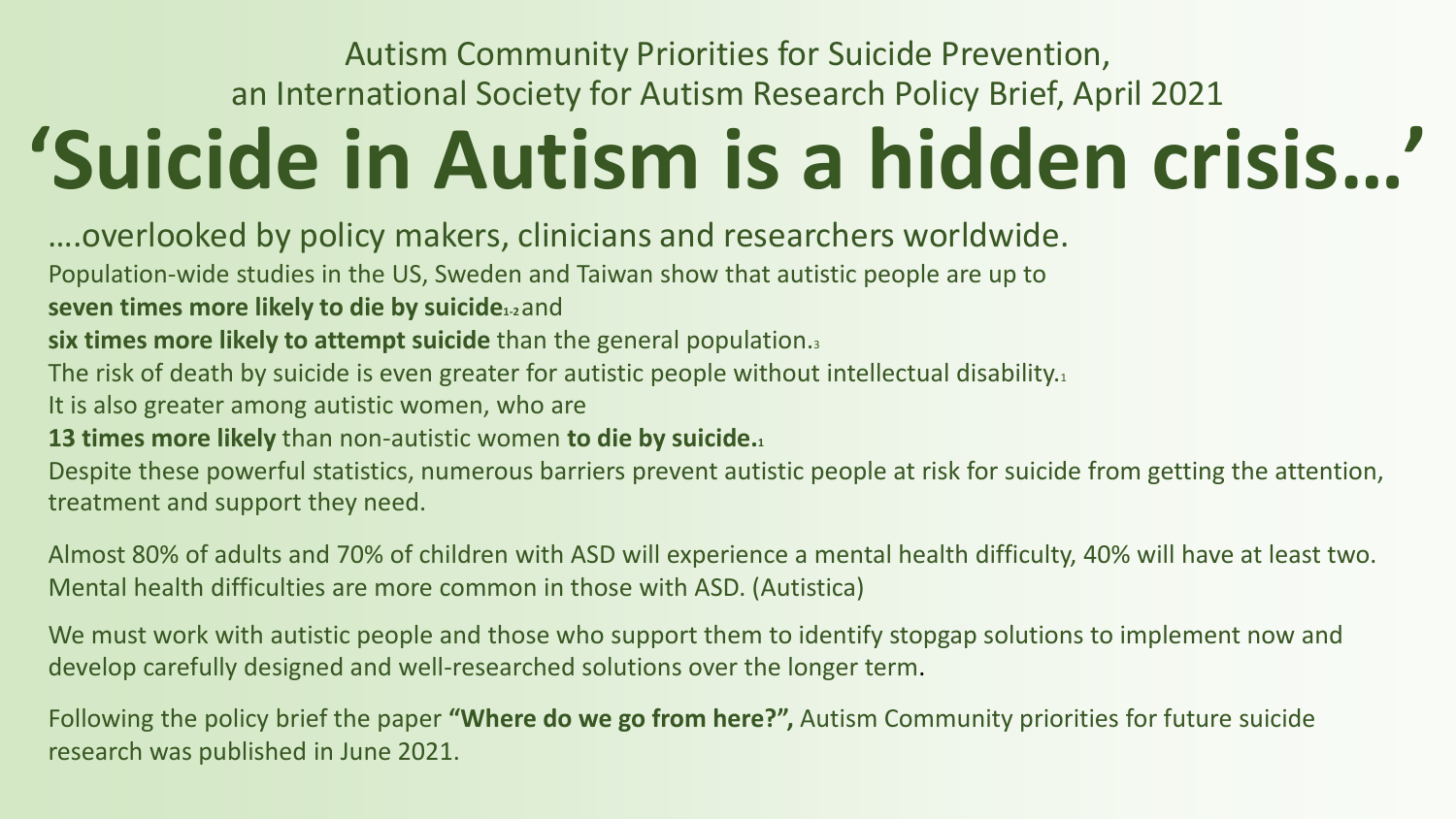**PRIORITY RECOMMENDATIONS: WHAT YOU CAN DO RIGHT NOW** ("Where do we go from here?" report) **Removing barriers to mental health services is the most important issue that autistic people and those who support them have identified. We can help remove these barriers by**:

- **Explicitly identifying autistic people** and those with elevated autistic traits as high-risk groups in suicide prevention policy and clinical guidelines;
- **Developing research and clinical partnerships** with autistic people and those who support them to ensure that future training, intervention and prevention strategies are appropriate;
- **Passing legislation requiring mental health services** to provide autistic people, with or without intellectual disabilities, with services for a range of co-occurring conditions, including suicidality screening and prevention;
- **Improving systems of autism identification and diagnosis** for older children, adolescents and adults, including appropriate post-diagnostic mental health assessment and treatment;
- **Developing guidelines to ensure that service providers recognize** the high risk for suicide in autistic people and having the necessary knowledge and skills to provide appropriate treatment for them (e.g., more and longer therapy sessions, continuity of care, appropriate sensory environments, alternative formats for making emergency appointments that do not involve using a phone or meeting someone face to face);
- **Developing new ways** of delivering accessible and personalized support and treatment; and
- **Developing accreditation to recognize** mental health service providers who excel in the successful support of autistic people.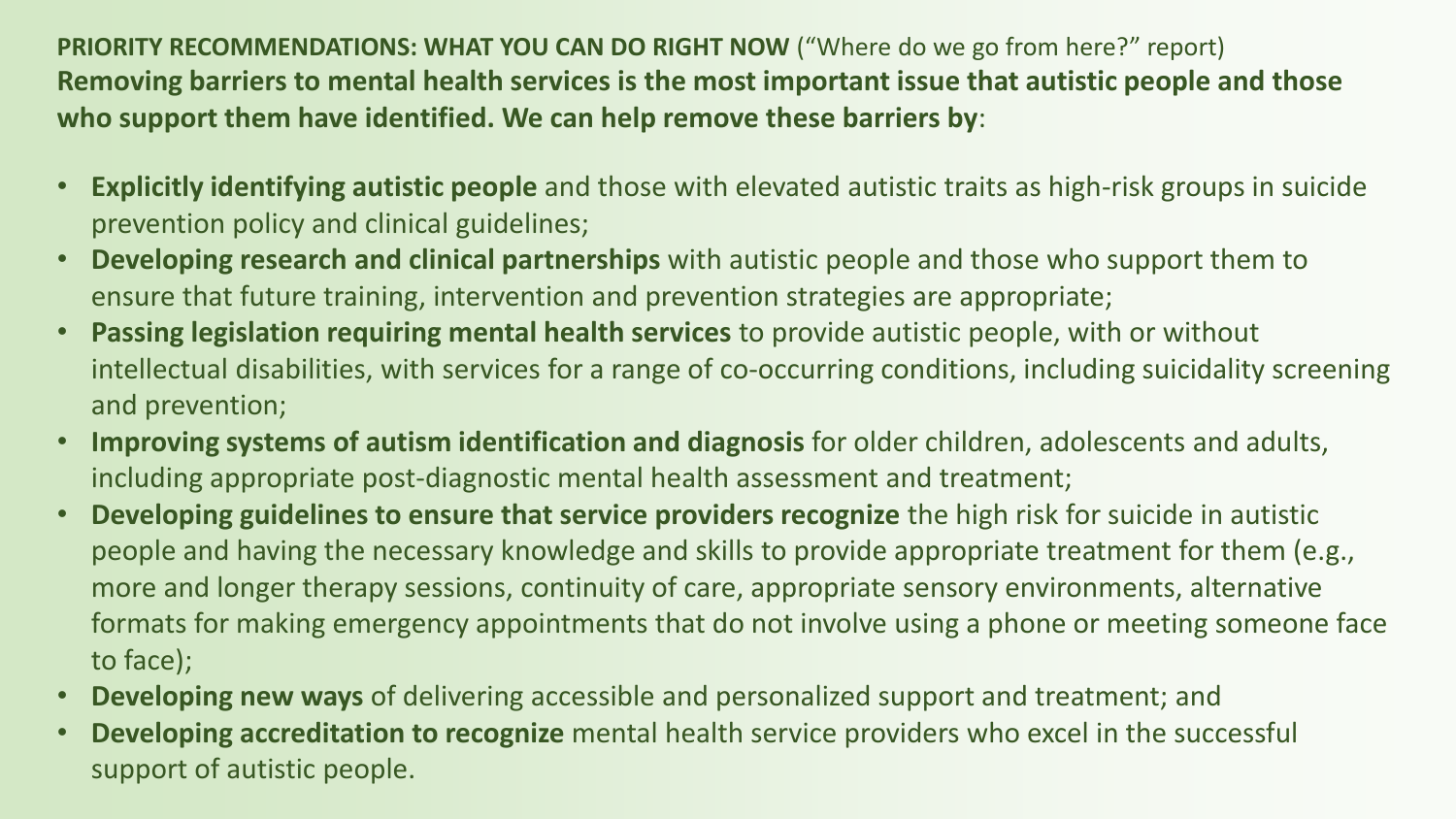**Autistic people and those who support them identified a number of issues and recommended numerous ways to improve their experiences of assessment and treatment:**

- **1. Believe** the autistic person who tells you that they feel suicidal, even if such information comes in a different or unexpected manner.
- **2. Listen** to what the autistic person is saying.
- **3. Ask** specific and clear questions. Autistic people can have difficulty identifying and describing their feelings, understanding metaphor or reading between the lines.
- **4. Give time** for the autistic person to process what you are asking. Processing speed can vary widely among autistic people, particularly when in crisis.
- **5. Check** that the autistic person has interpreted and responded to your questions in the way you expect. Autistic people can interpret assessment tools differently than intended.8-9
- 6. Utilize freely available **guidelines and tools** (links below)24 to support autistic young people and adults, and monitor and report on their mental health.
- **7. Provide support that is flexible, personalizable and tailored to meet an autistic person's unique needs.**
- 8. Promote feelings of belonging, connectedness and self-worth, which could prevent suicidal thoughts and behaviours in autistic people. **Social support** is associated with reduced risk of suicidal thoughts in this population.13,15 Those who report feeling that they do not belong in the world or are a burden to others are more likely than others to feel suicidal.14 These are important warning signs.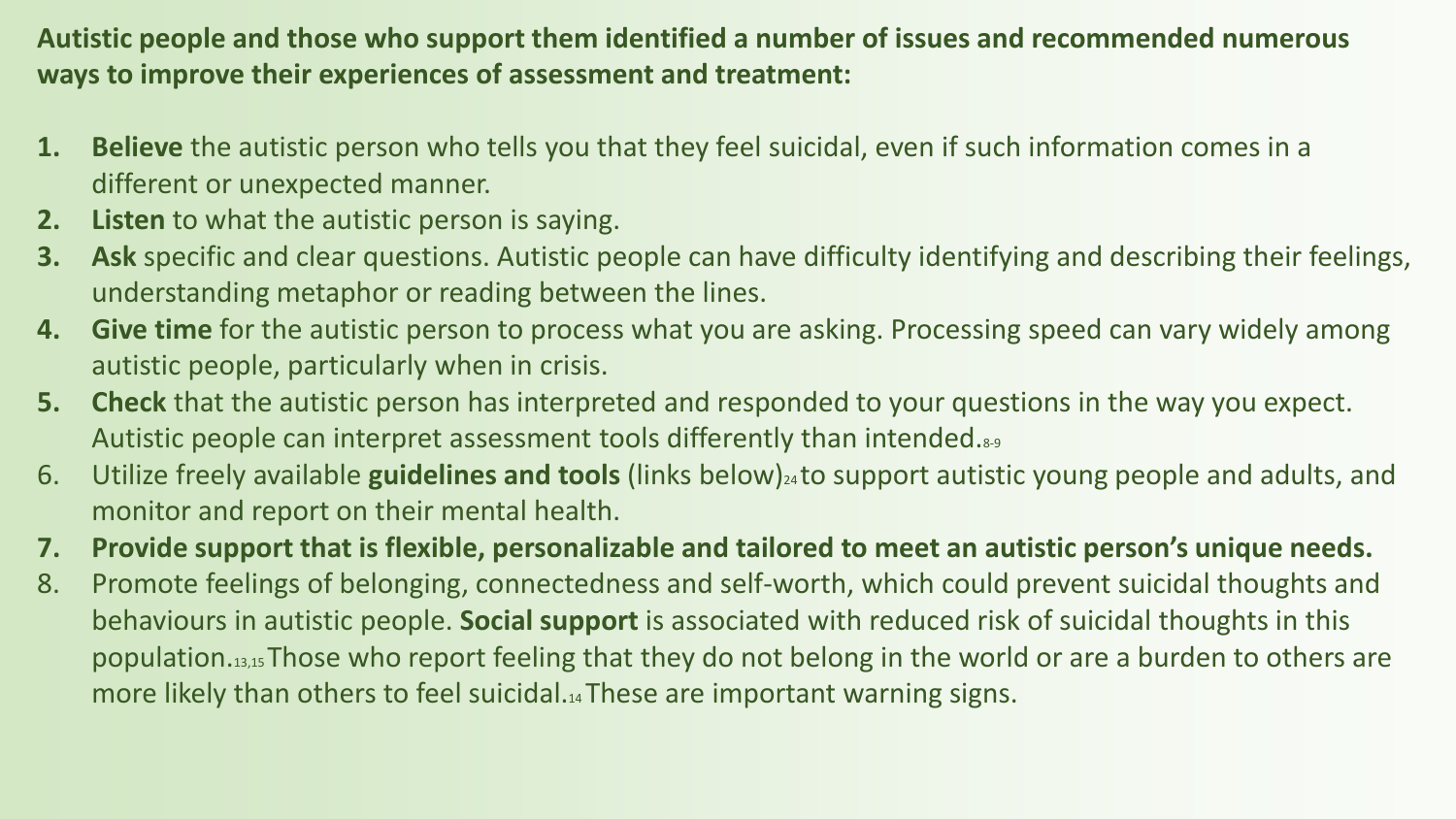### THE TOP 10 COMMUNITY PRIORITIES

In addition to implementing the stopgap measures above, think carefully about addressing the following community priorities over the long term. It is crucial that **future policy, clinical practice and research:**

- 1. Identify barriers that autistic people encounter when seeking help, which may increase their risk for suicide;
- 2. Identify the risk and protective factors for suicide in autism across the lifespan;
- 3. Examine the extent to which autistic people are not believed when reporting the severity of their distress;
- 4. Examine the development of suicidality that is not associated with other mental health symptoms across the lifespan;
- 5. Identify the best ways of assessing suicidal thoughts and behaviours in autistic people in clinical practice and research;
- 6. Identify how interventions could be adapted for autistic people and individual presentations;
- 7. Understand the experience of suicidality in autistic people, and determine if it is different from that of the general population;
- 8. Examine how autistic people seek help when they are in crisis;
- 9. Examine how well existing models for understanding suicide apply to autistic people; and
- 10. Study the impact of poor sleep on suicide risk in autistic people.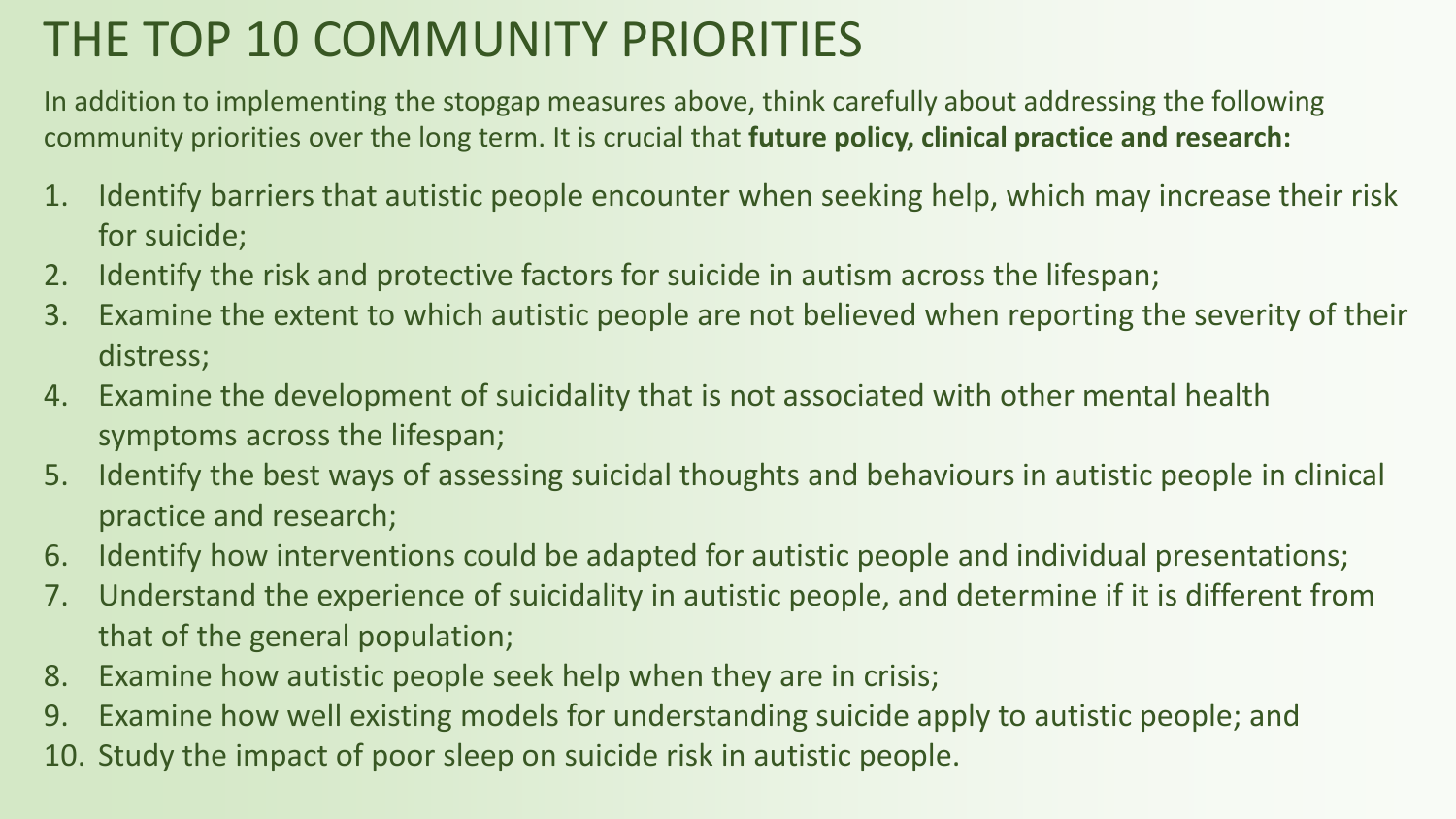Autistic people have told us that when they are feeling suicidal, they may not show signs that people typically expect. This is because:

- they have differences communicating and interacting with other people
- they find it difficult to communicate their thoughts
- they might not want to talk about it

Remember that suicidal feelings and thoughts may look different in an autistic person. It is important not to make assumptions or judgements.

**If any autistic person tells you that they are suicidal, you should believe them and do what you can to help**.

[www.autistica.org.uk](http://www.autistica.org.uk/)